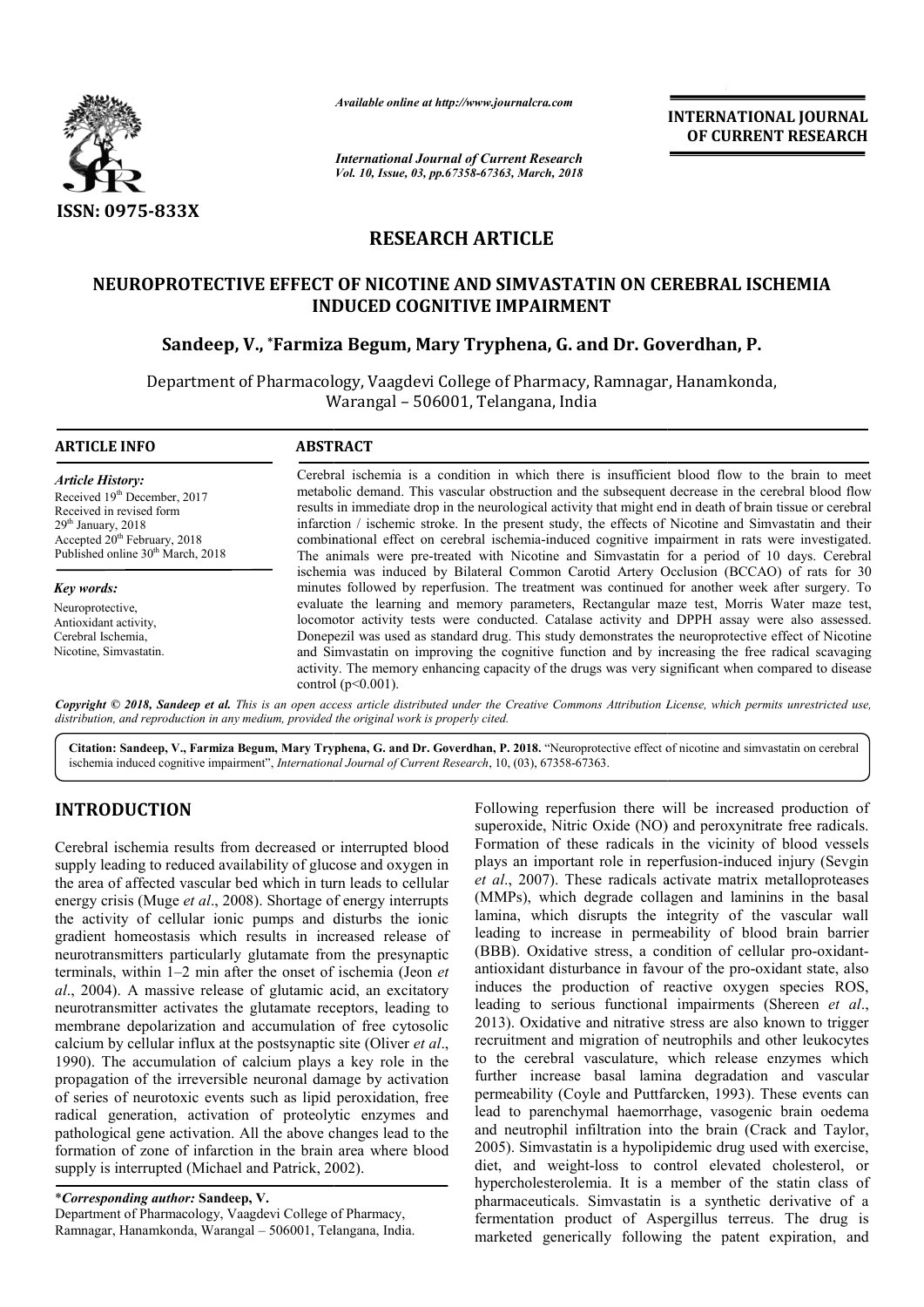under the trade name Zocor (9). Simvastatin administration has been shown to have pronounced neuroprotective effects including anti-inflammatory effects due to NMDA receptor modulation (Liu *et al*., 2012). Nicotine is a potent parasympathomimetic alkaloid found in the nightshade family of plants (Solanaceae) and a stimulant drug. It is a nicotinic acetylcholine receptor (nAChR) agonist (Iuphar, 2014). Nicotine also activates the sympathetic nervous system (Yoshida *et al*., 1994) acting via splanchnic nerves to the adrenal medulla, stimulating the release of epinephrine. Acetylcholine released by preganglionic sympathetic fibers of these nerves acts on nicotinic acetylcholine receptors (King *et al*., 2009). The main purpose of the present study was to investigate the synergistic effect of simvastatin and nicotine in cerebral ischemia induced cognitive impairment and oxidative stress model.

## **MATERIALS AND METHODS**

#### **Animals**

Male Wister albino rats weighing 200-250 g were used in the present study. They had free access to food and water and were maintained under standard laboratory conditions with alternating light and dark cycles of 12 h each. They were acclimatized to laboratory conditions for 2 days before behavioural studies. All the readings were taken during the same time of the day, that is, between 10 am and 2 pm. The experiments were planned after the approval of Institution Animal Ethical Committee (IAEC), Vaagdevi College of Pharmacy, Warangal (A.P) and India.

#### **Chemicals**

Hydrogen peroxide, paraformaldehyde was purchased from Finar Reagents. DPPH (1,1-diphenyl-2-picrylhydrazyl) were purchased from local dealers of Sigma-Aldrich Company. Thiopentone was purchased from Neon Laboratories.

#### **Experimental design**

Animals (30) were weighed and kept in cages accordingly and randomly divided into 5 groups (n=6). Drug extract were given orally daily for 10 days. On day 10, 60 min after last dose, all rats except normal control groups were subjected to 30 min bilateral common carotid artery occlusion (BCCAO) with aneurysm clips and all rats were sacrificed after 7 days of induction, their brains were removed and subjected to biochemical analysis and histopathological evaluation. On day 1, the training sessions for all the animals were given. Drug extract of three different concentrations were administered to their respective groups, after 1hr the retention time (RT) was calculated.

**Table 1: Experimental Design**

| Sno. | Groups          | Treatment                        |
|------|-----------------|----------------------------------|
|      | Normal          | Vehicle saline (saline)          |
|      | Standard        | $BCCAO + Donepazil$              |
|      | Disease control | BCCAO for 30 min                 |
|      | Test dose 1     | $BCCAO + Test$ dose 1 (100mg/kg) |
|      | Test dose 2     | $BCCAO + Test$ dose 2 (200mg/kg) |
|      | Test dose 3     | $BCCAO + Test$ dose 3 (400mg/kg) |

This is followed on consecutive 3,5,7,9 of cerebral ischemia. The doses of drugs were taken according to the body weights of the animals given in Table 1.

#### **Induction of Cerebral ischemia**

Rats were anaesthetized with Thiopentone sodium at a dose of 50mg/kg, i.p (Jintanporn *et al*., 2011). A midline incision was made in the region between neck and sternum and trachea was exposed. Both the left and right common carotid arteries were located lateral to sternocleiomastoid, freed from the surrounding tissues and vagus nerve was separated. Cerebral ischemia was induced by clamping both the arteries with the help of aneurysm clips. After 30 min of cerebral ischemia, the clips were removed from both the arteries to allow the reflow of the blood through carotid arteries, the incision was sutured back in layers with the surgical suture. The sutured area was cleaned with spirit and was sprayed with antiseptic powder. After completion of surgical procedure, the body temperature was maintained at 37°C. All the surgical instruments used in the surgical procedure were sterilized prior to use (Kalyani Pitta *et al*., 2014).

#### **Behavioural tests**

All the animals were trained for 7 days before drug administration.

#### **Rectangular Maze Test**

Assessment of learning and memory can be effectively done by this method. The maze consists of completely enclosed rectangular box with an entry and reward chamber appended at opposite ends. The box is partitioned with wooden slats into blind passages leaving just twisting corridor leading from the entry to the reward chamber. Animals were trained prior to the experiment by familiarizing with the rectangular maze for a period of 10 min for 2 hrs. Transfer latency (time taken to reach the reward chamber) was recorded. For each animal, four readings were taken and the average is taken as learning score (transfer latency) for that animal. Lower scores of assessment indicate efficient learning while higher scores indicate poor learning in animals. The time taken by the animals to reach the reward chamber from the entry chamber was noted on day 1, 3, 5, 7 and 9 (Goverdhan Puchchakayala *et al*., 2012; Vogel *et al*., 2002).

#### **Morris Water Maze Test**

Morris water maze was used to assess learning and memory in experimental mice. There are several advantages of Morris water maze over other models of learning and memory including absence of motivational stimuli such as food and water deprivation, electrical stimulations, and buzzer sounds (Vogel *et al*., 2002; Morris, 1984). Briefly, it consists of a circular water tank, filled with opaque water, and one centimeter submerged platform. First, animals were trained to locate the platform. During acquisition, trial escape latency time (ELT), time measure to locate the hidden platform, was noted as an index of acquisition. Each animal was subjected to the four acquisition trials per day for 4 consecutive days. The time spent by the animal, searching for the missing platform in target quadrant Q2 with respect to other quadrant (Q1, Q3, and Q4) on 5th day, was noted as an index of retrieval. For studying the effect of drug on acquisition, the drug solution was administered before acquisition trial (Saraf *et al*., 2011).

#### **Locomotor Activity**

Locomotor activity is influenced by most of the CNS drugs in both man and animals.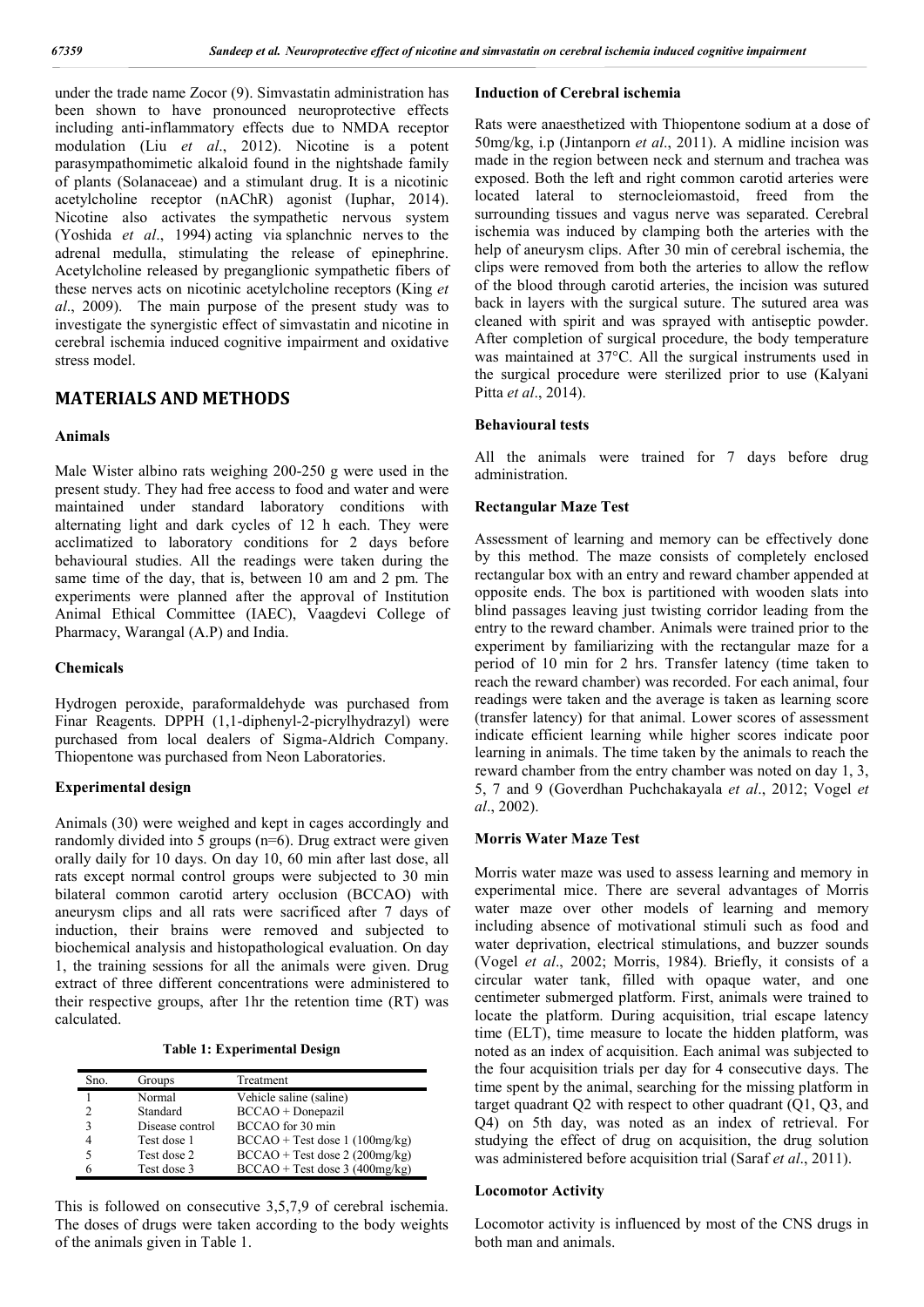The locomotor activity of drug can be studied using actophotometer which operates on photoelectric cells which are connected in circuit with a counter when the beam of light falling on photocell is cut off by the animal, then a count is recorded. Animals are placed individually in the activity cage for 10min and the activity was monitored. The test is done before 30 min and after the drug administration. The photo cell count is noted and decreases or increase in locomotor activity is calculated (Vogel *et al*., 2002).

#### **Histopathological Studies**

After 8-day treatment, the brains of different groups were perfusion-fixed with 4% paraformaldehyde in 0.1M phosphate buffer. The brains were removed and postfixed in the same fixative overnight at 48*◦*C. The brains were then routinely embedded in paraffin and stained with Hematoxylin-Eosin. The hippocampal lesions were assessed microscopically at 40 magnification (Yu *et al*., 1997)

#### **Dissection and Homogenization**

On day 9, after behavioral assessments, animals were scarified by cervical dislocation. The brains were removed. Each brain was separately put on ice and rinsed with ice-cold isotonic saline. A  $(10\% \text{ w/v})$  homogenate was prepared in  $0.1\text{M}$ phosphate buffer (pH 7.4). The homogenate was centrifuged at 3000 rpm for 15 minutes and aliquots of supernatant were separated and used for biochemical estimation (Yu *et al*., 1997).

#### **Biochemial tests**

#### **Catalase Activity**

Catalase activity was assessed by the method of Luck (Luck *et al*., 1971), wherein the breakdown of hydrogen peroxide is measured. In this  $3mL$  of  $H_2O_2$  phosphate buffer was added to 0.05mL of the supernatant of the tissue homogenate. The absorbance was recorded at 240nm using Perkin Elmer Lambda 20 spectrophotometer. The results were expressed as micromoles of H2O2decomposed perminute per mg protein (Kalyani Pitta *et al*., 2014; Goverdhan Puchchakayala *et al*., 2012).

#### **DPPH (2, 2-Diphenyl-1-picrylhydrazyl) Assay**

In this, measurement is made from the bleaching of purplecoloured methanol solution of DPPH. To the 1000 *μ*L of diverse conc. of the sample, 4mL of 0.004% methanolic solution of DPPH was added. After 30 min incubation, absorbance was read at 517 nm. Inhibition of free radical by DPPH in % was calculated in the following way:

$$
\% = A_{\text{blank}} - A_{\text{sample}} / A_{\text{blank}} \times 100
$$

*A*blank: absorbance of control reaction. *A*sample: absorbance of test sample. Values of inhibition were calculated (Kalyani Pitta *et al*., 2014; Goverdhan Puchchakayala *et al*., 2012).

#### **Statistical Analysis**

The statistical analysis of data was done by the one way analysis of variance (ANOVA) followed by the Dunnett's test.

The probability level less than 0.05 were considered as significant. Results were expressed as mean± SD.

### **RESULTS**

#### **Behavioural tests**

#### **Rectangular maze test**

The activity of the test drug was evaluated by using rectangular maze. The transfer latency measured for all groups of animals before and after induction of ischemia compared against disease control group which was given in fig.1. Results are compared with the disease control using Dunnet's test and found to be significant  $(p<0.05)$ .



**Fig 1. Effect Simvastatin and Nicotine on latency time compared**  to the disease control group (Mean  $\pm$  SD, n = 6). Values are **expressed as Mean±SD of latency time in seconds. \* p<0.05, \*\* p<0.01, \*\*\* p<0.001 as compared with corresponding values of disease control group. Days 1a, 1b and 1c are the days after inducing ischemia**

#### **Locomotor activity test**

The activity of the test drug was evaluated by using locomotor activity. The transfer latency measured for all groups of animals before and after induction of ischemia compared against disease control group which was given in fig.2. There was an increase in locomotor activity to the test groups compared with the disease control using Dunnet's test and the reslts were found to be significant (p˂0.05).



**Fig 2. Effect Simvastatin and Nicotine latency time compared to**  the disease control group (Mean  $\pm$  SD, n = 6). Values are **expressed as Mean±SD of latency time in seconds. \* p<0.05, \*\* p<0.01, \*\*\* p<0.001 as compared with corresponding values of disease control group. Days 1a, 1b and 1c are the days after inducing ischemia**

#### **Morris water maze test**

Learning abilities of animals were evaluated by this morris water maze test. The animal groups are compared before and after induction of ischemia against the disease control group using Dunnet's test which was given in fig. 3 and the results were found to be significant ( $p<0.0$ )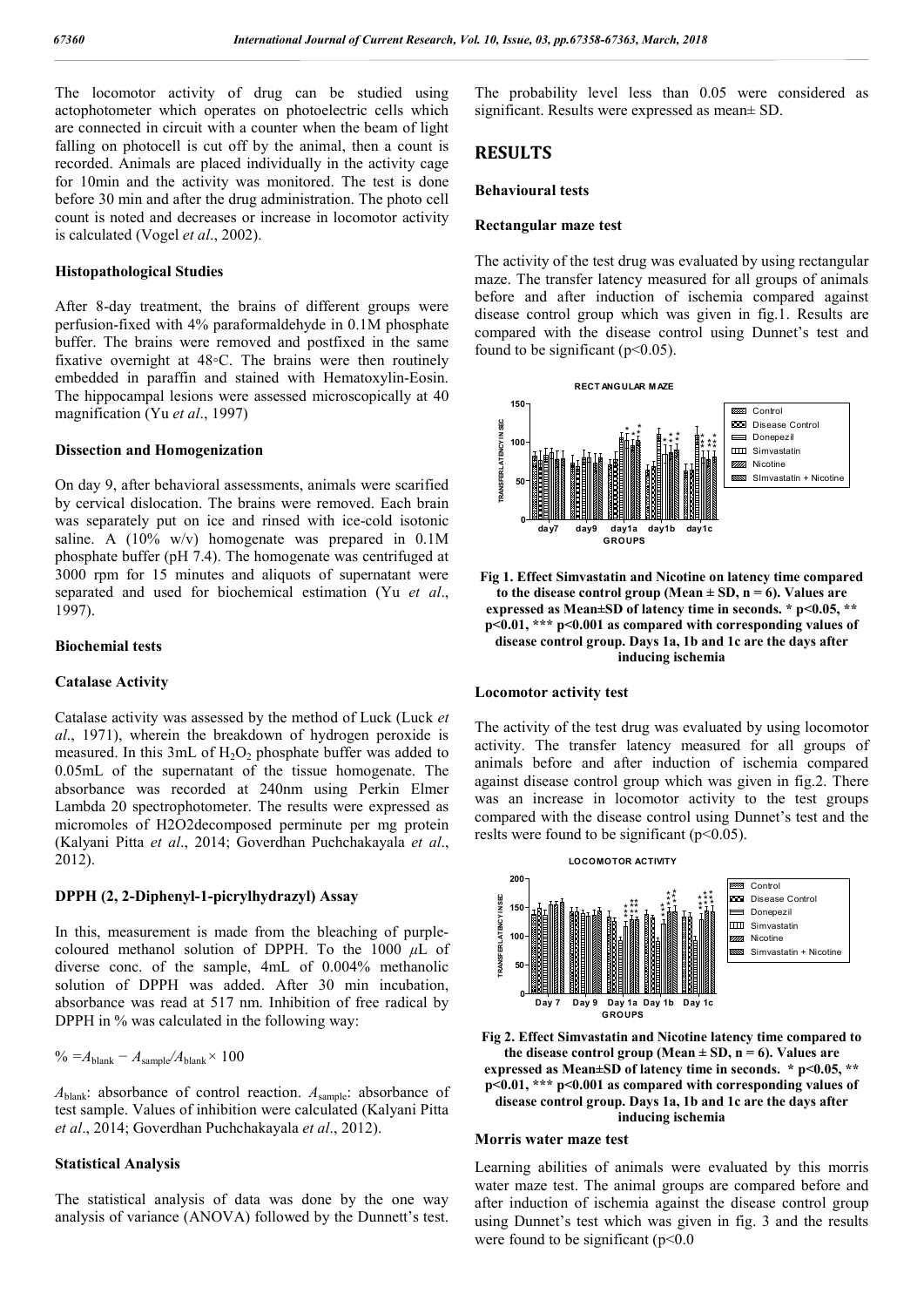

**G ROUPS**

**Fig 3. Effect Simvastatin and Nicotine on latency time compared**  to the disease control group (Mean  $\pm$  SD, n = 6). Values are **expressed as Mean±SD of latency time in seconds. \* p<0.05, \*\* p<0.01, \*\*\* p<0.001 as compared with corresponding values of disease control group. Days 1a, 1b and 1c are the days after inducing ischemia**

#### **Biochemical tests**

#### **Catalase activity test**

Percentage of inhibition of hydrogen peroxide was increased in test groups compared to disease control which was given in fig. 4. Significant difference was found in drug treated groups.



**Fig 4. Effect Simvastatin and Nicotine on % H2O2 scavaging activity compared to the disease control group (Mean ± SD, n = 6). Values are expressed as Mean±SD. \* p<0.05, \*\* p<0.01, \*\*\* p<0.001 as compared with corresponding values of disease control 0.001 group**

#### **DPPH method**

Percentage of inhibition of DPPH was decreased in disease control groups compared to control which was given in fig. 5. Significant difference was found in drug treated groups compared to disease control group.



**Fig. 5: Effect Simvastatin and Nicotine on % DPPH inhibition activity compared to the disease control group (Mean ± SD, n = 6). Values are expressed as Mean±SD. \* p<0.05, \*\* p<0.01, \*\*\* p<0.001 as compared with corresponding values of disease control group.**

From fig. 6 it is clear that drug treated groups shown less neuronal damage, which is indicated by the gaps in slides, compared to the disease control group. Control group showed optimum sized and normal cells. From fig. 6 it is clear that drug treated groups sl<br>neuronal damage, which is indicated by the gaps<br>compared to the disease control group. Control grou



**a. Control**



**b. Disease Control**



**c. Donepezil**



**d. Simvastatin**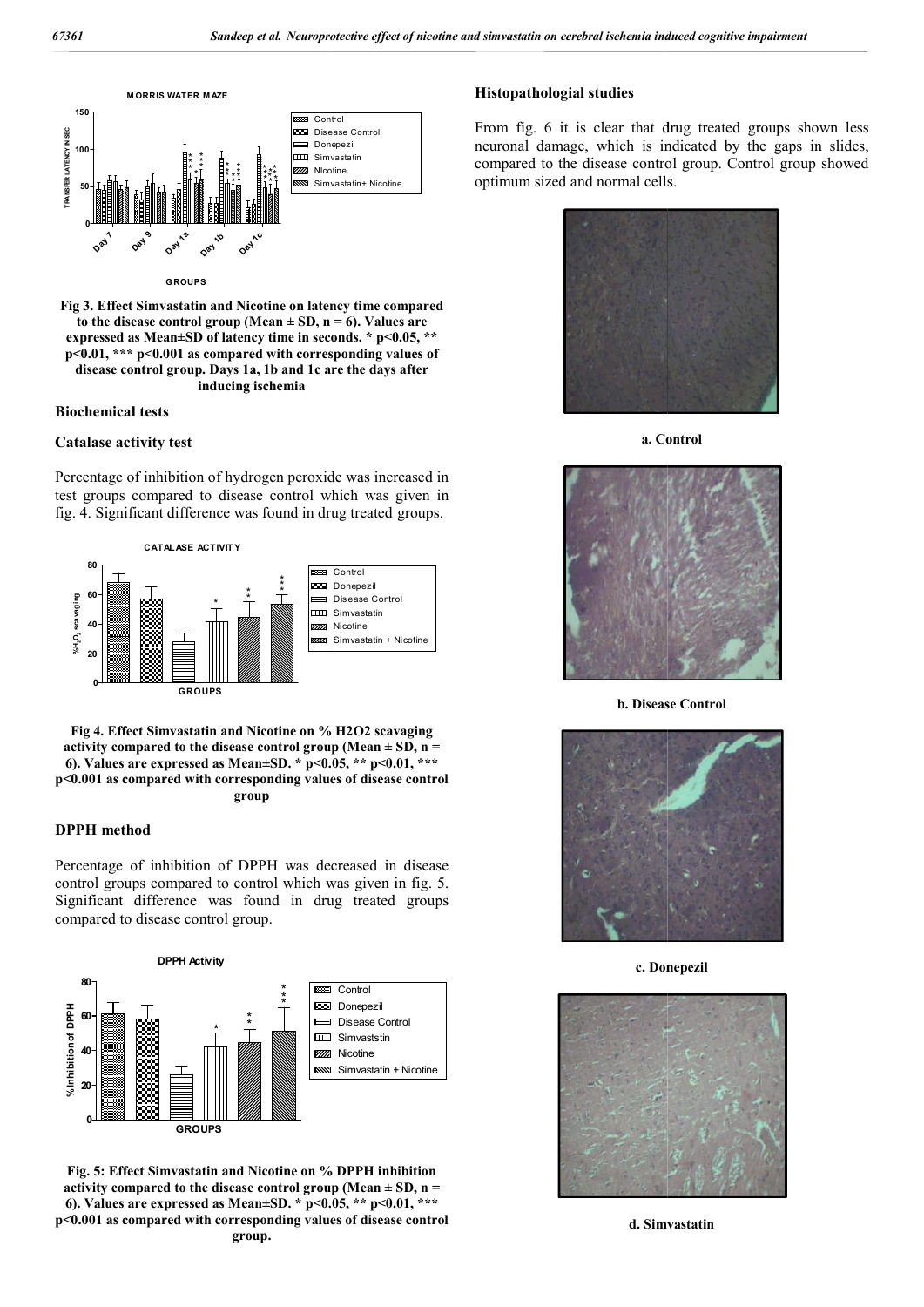

**e. Nicotine**



**f. Simvastatin + Nicotine**

#### **Figure 6. Histopathological studies these Figures a, b, c, d, and e represents the histological sections of the brain tissue showing neurological lesions**

### **DISCUSSION**

The present investigation showed the neuroprotective potential of Pyritinol and Fluvastatin against ischemia induced oxidative stress as well as histopathological alterations. Reducing oxidative stress is a consideration as potential therapeutic approaches for ischemic stroke. Oxidative stress occurs when the production of free radicals overpowers the endogenous scavenging capacity of cellular antioxidant defences. There is considerable evidence that reactive oxygen and nitrogen molecules are important mediators of tissue injury in acute ischemic stroke (Brouns and De Dey, 2009). Studies have demonstrated that nicotine administration to AD patients enhances their attention and information processing (Jones *et al*., 1992; Linert *et al*., 1999); in addition, it has been found that nicotine treatment improves the cognitive function of both young and aged rats (Arendash *et al*., 1995; Socci *et al*., 1995). Simvastatin administration has been shown to have pronounced neuroprotective effects including antiinflammatory effects due to NMDA receptor modulation (Liu *et al*., 2012). In the present study, the synergistic effect of Simvastatin and Nicotine were studied. Their antioxidant activity was measured by catalase activity and DPPH activity test. The disease control group showed increased  $H_2O_2$  and DPPH levels compared to control group and simvastatin + nicotine treated animals showed decreased levels when compared to their individual effects. From the behavioral test, that is, rectangular maze test and Morris water maze test, locomotor activity it is clearly seen that there was a general decrease in the transfer latency in all treated groups compared to disease control group. In comparison with Donepezil, the drug treated groups had almost equal performance which indicates synergistic effect of Simvastatin and Nicotine against memory loss.

### **Conclusion**

In conclusion, the results suggests that Simvastatin, Nicotine and co-administration of these test drugs had potential therapeutic effects on improving cognitive impairment and attenuated the oxidative stress induced by cerebral ischemia. Mostly their combination showed more improvement than individual effect.

#### **Acknowledgments**

The authors are grateful to the Management of Vaagdevi College of Pharmacy, Hanamkonda, Warangal, Telangana, India for providing necessary laboratory facilities

### **REFERENCES**

- Arendash, G.W., Sanberg, P.R. and Sengstock, G.J. 1995. *Pharmacol. Biochem. Behav,* 52:517.
- Brouns and De Dey, 2009. The complexity of neurobiological processes in acute ischemic stroke. *Clinical Neurology and Neurosurgery,* 111: 483–495.
- Coyle, J.T. and Puttfarcken, P. 1993. Oxidative stress, glutamate, and neurodegenerative disorders. Science. 262, 689-695.
- Crack, P. and Taylor, J. 2005. Reactive oxygen species and the modulation of stroke. *Free Radical Biology and Medicine*, 38: 1433–1444.
- Goverdhan Puchchakayala, Sravanthi Akina, and Mamatha Thati. 2012. Neuroprotective Effects of Meloxicam and Selegiline in Scopolamine Induced Cognitive Impairment and Oxidative Stress. *International Journal of Alzheimer's Disease,* 1-8.
- IUPHAR Database. International Union of Basic and Clinical Pharmacology. Retrieved 1 September 2014.
- Jeon, S.M., Y.B. Park and Choi, M.S. 2004. Antihypercholesterolaemic Property of Naringin Alters Plasma and Tissue Lipids, Cholesterol- Regulating Enzymes, Fecol Sterol and Tissue Morphology in Rabbits. Clin. *Nutr,* 23: 1025-1034.
- Jintanporn, W., Jinatta, J., Terdthai, T., Supaporn, M. and Kornkanok, I. 2011. Zingiber Officinale Mitigates Brain Damage and Improves Memory Impairment in Focal Cerebral Ischemic Rat. *Evid. Based. Compl. Alt*, 1-8.
- Jones, G.M., Sahakian, B.J., Levy, R., Warburton, D.M. and Gray, J.A. 1992. *Psychopharmacology,* 108: 485.
- Kalyani Pitta, Ajith Booshi, Sravanthi Akina and Goverdhan Puchchakayala, 2014. Neuroprotective Effect of Pyritinol and Fluvastatin in Cerebral Ischemic Reperfusion Injury and Memory Dysfunction, *Advances in Biological Research,* 8. 2: 68-78.
- King, G., Yerger, VB., Whembolua, GL., Bendel, RB., Kittles, R., Moolchan, ET. June 2009. "Link between facultative melanin and tobacco use among African Americans". *Pharmacol. Biochem. Behav,* 92 (4): 589–96.
- Linert, W., Bridge, M.H., Huber, M., Bjugstad, K.B., Grossman, S. and Arendash, G.W.1999. In vitro and in vivo studies investigating possible antioxidant actions of nicotine: relevance to Parkinson's and Alzheimer's diseases. Biochimica et *Biophysica Acta,* 1454: 143-152
- Liu, SB., Zhang, N., Guo, YY., Zhao, R., Shi, TY., Feng, SF., Wang, SQ., Yang, Q., Li, XQ., Wu, YM., Ma, L., Hou, Y.,